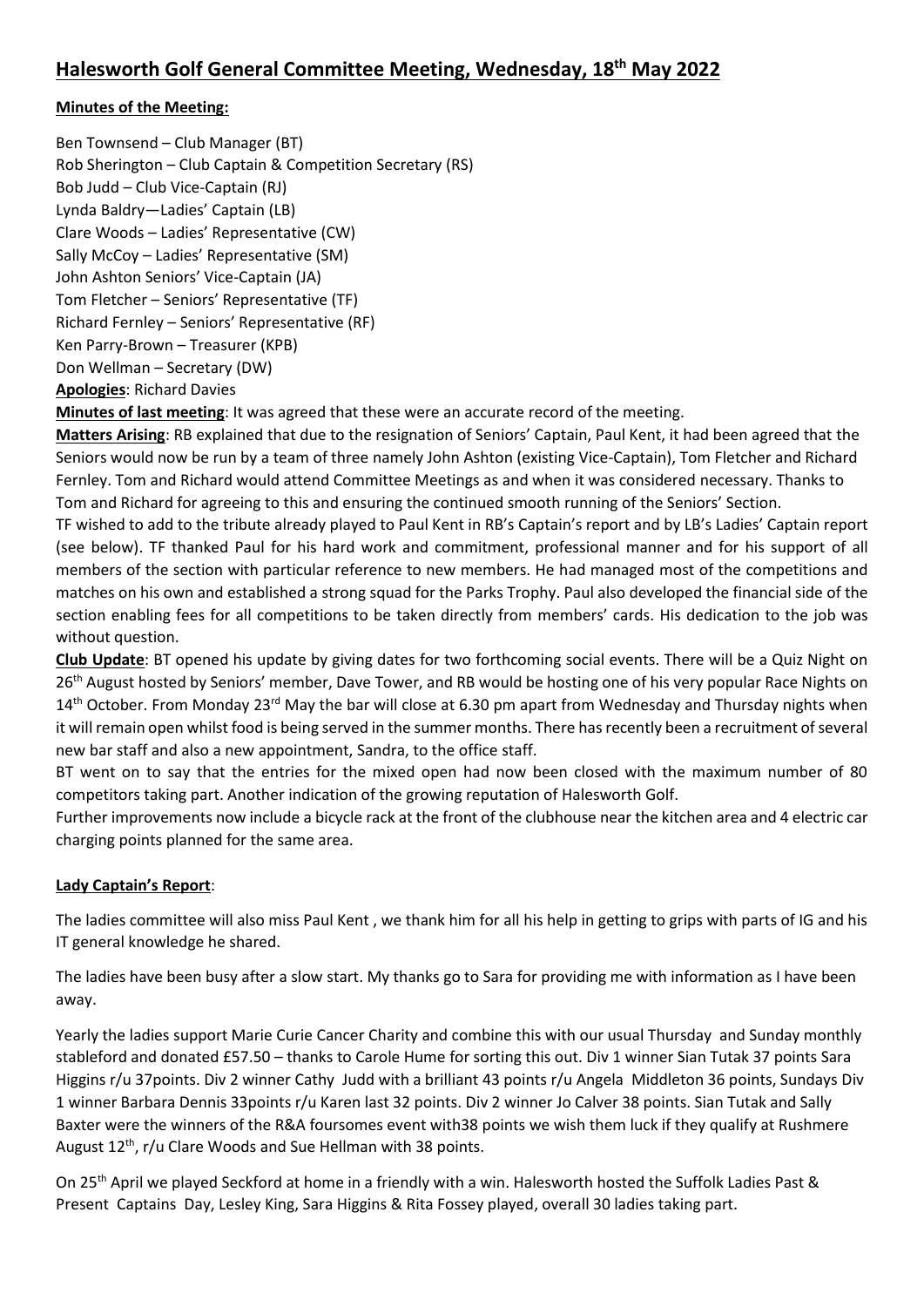Sunday ladies May medal 1<sup>st</sup> Mary Pickering Pickering nett 68 well played r/u Jackie Dutton nett 76. Ladies Millennium Plate & Neilson Putting Trophy with May Medal winner Cathy Chandler with nett 72 on count back from Rita Fossey & Sonia Lord. Hall Candlesticks foursomes played 12<sup>th</sup> May won by Angela Middleton & Lin Smith 37points, r/u Cathy Judd and Lesley King 36 points.

The ladies Western had their first match against Haverhill coming away with a 4-1 win well played Sara, Rachel, Barbara, Rita and Lesley. Last Thursday in the month is our first Cranworth match V Flempton at Brett Vale, also 2 friendlies away, Rookery Friday 20<sup>th</sup> and Ufford Park 23<sup>rd</sup>.

**Captain's Report:** Firstly, I like many others was both shocked and disappointed that Paul Kent made the decision to resign from his position as Seniors Captain. He was doing an excellent job in coordinating our seniors' section in a wide variety of separate ways through finalising competitions, selecting, and captaining in all the matches as well as ensuring the seniors section make a positive contribution to all aspects of our golf club.

How great it has been to see the superb weather over the last week or so although I am sure the course would benefit from rain in the next few days / weeks. This has enabled the green staff to really crack on and the impact of cutting fairways is creating such lovely definition for all to see. The greens are rolling well again and the cuts around the green make for far more testing chipping increasing the challenge of what continues to be a great course to play commented so favourably by visitors.

Our Tolly Team played St Clements on Sunday April 24th

- Paul Sherwood & Chris Peach
- Gary Slaymaker & Luke Hunter
- David King & Samuel Borrett
- Lee Adams & Bradley Reynolds

I am sorry to have to report that our team lost. It was an exceedingly difficult course to play at and home advantage was a significant factor. Two heavy defeats one in the morning and one in the afternoon cost us dearly as the result was 10 holes down. We won 3 matches in the morning and 1 in the afternoon. All players gave 100% which is all we can ask for and as a team we are disappointed that we were not able to secure a victory. Special mention to Gary and Luke who won both their matches in the morning and afternoon defeating the pair who inflicted a heavy defeat on us in the morning.

My thanks to all members of the club who come and supported to team during the day especially Kevin Bates who caddied all day. Special thanks to Bob Judd and Ian Stannard who stayed all day and who bought all the tops for the players to wear over the T shirts kindly donated by Lois Hunt (thank you so much we looked a real team throughout the day). We now start again planning for next year, I am confident we have the players in this squad to achieve success in the Tolly Competition. Foursomes is a difficult game so please take every opportunity to play in the different events organised throughout the year.

Our Hambro Team play at home on Sunday this week May 22<sup>nd</sup> against Stowmarket.

- Mark Coby & George Swallow
- Sam Pollexfen & Andrew Higgins
- Paul Coby & Graham Shillings
- Wayne Jacques & Ben Brown

It would be great to see members take time and come and support our team on the day it will run from 9am to 5pm as played over 36 holes so there is plenty of time to pop up watch some great golf and support Mark, Higgy, and their team.

The Thursday Foursomes League run through the summer has now started with both teams having played 3 matches each including once against each other last week. Both have started well with Team Rob 2<sup>nd</sup> and Team Bob 4<sup>th</sup> in the latest table. All those who have played so far have really enjoyed the format and meal afterwards.

It is nice to see the real success of Wednesday Night Special and the number of members and non-members taking advantage of this excellent value offer. It was also pleasing to see increasing number of people using the facilities that are now open late on a Thursday night.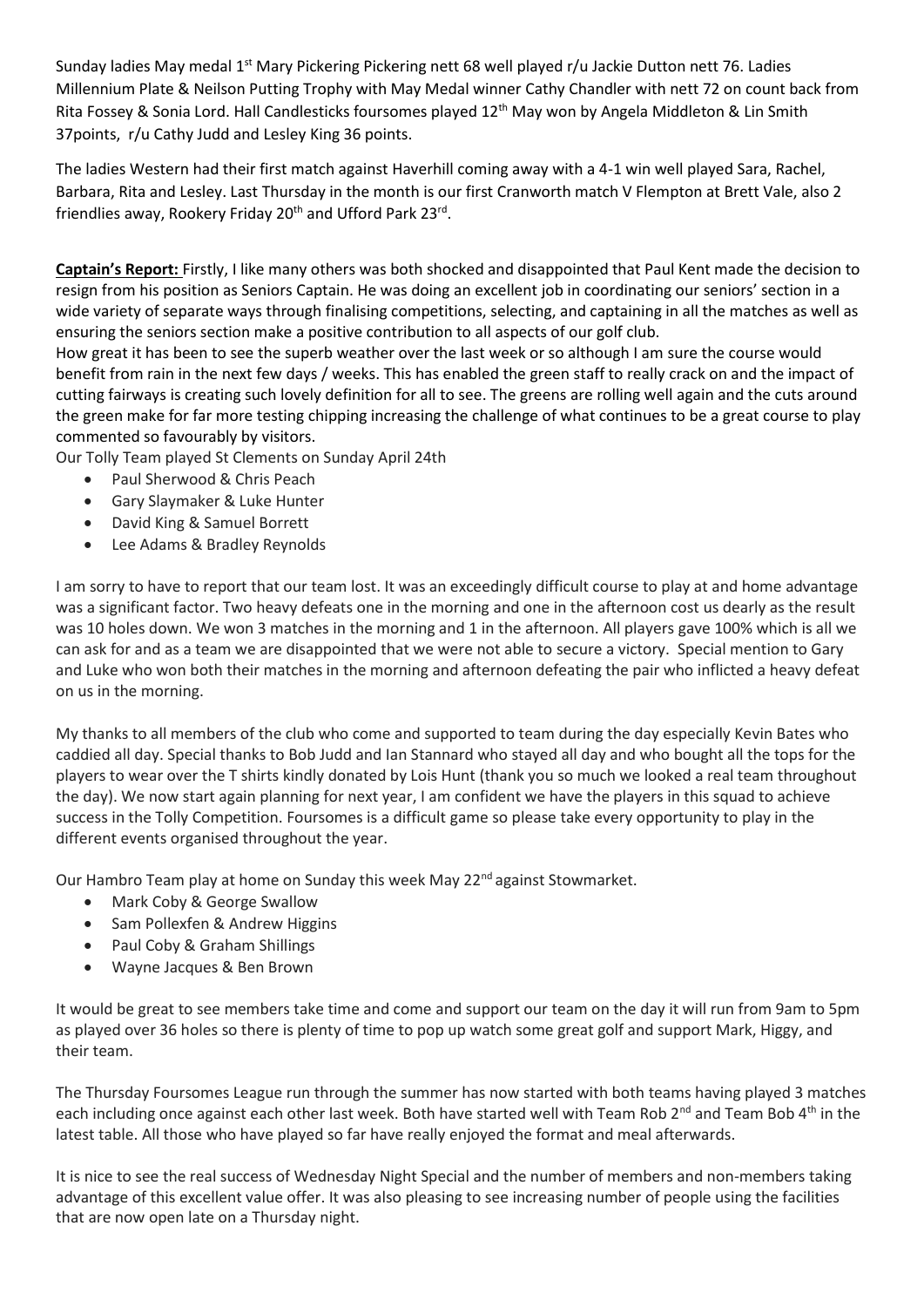The Queens Platinum Jubilee weekend events have been nearly finalised as follows: -.

**Friday** – Seniors Platinum Jubilee Team Stableford

**Saturday -** an individual stableford – now cancelled

**Sunday -** a Team Event competition will take place using a shotgun start to encourage mixing afterwards along with a Prize Giving. This event has kindly been sponsored by Kiran Brice through her Puppy Play Barn Business; I would like to take this opportunity of thanking Kiran for doing this. Afternoon Tea will be available for all players after the event prior to the Prize Giving. 62 players currently signed up to play.

It is great to continue to see new members still joining the club and integrate themselves into all the golf clubs' different activities. It is also nice to see how welcoming our members are to both visitors and new members alike.

Thanks to all on the committee for their continued demanding work in running their sections and supporting the work across all aspects of the club.

At the meeting RB added to his report by expressing his thanks for the state of the course. He particularly emphasised the definition around the greens now in place and the fact that the greens themselves were now coming back to the high standard that we have come to expect from Mark and his team. RB went on to mention that by not cutting the grass between the trees was tending to slow the pace of play when players were searching for their balls. BT replied that the grass in question would be cut but probably not at this time of the year with wildlife considerations to be taken into account. RB concluded by saying that the state of the course was continuing to gain justifiable praise from visiting teams and visitors.

**Seniors' Captain Report**: ( from John Ashton, Seniors' Vice-Captain)

29.04.22 Seniors Captain Paul Kent resigned.

All seniors competitions and matches will be organised by a committee of three, Richard Fernley, Tom Fletcher and John Ashton.

**New Members:** 6 new Seniors Members joined in this period.

### **COMPETITIONS / MATCHES**

### **Club Matches (friendly)**

| 22.04.22 | (Home) | Woodbridge won 6 - 0                       |
|----------|--------|--------------------------------------------|
| 27.04.22 | (Away) | Bungay drawn $3 - 3$                       |
| 04.05.22 | (Home) | Eaton won $3\frac{1}{2}$ - $2\frac{1}{2}$  |
| 06.05.22 | (Home) | Ufford won $5\frac{1}{2}$ -2 $\frac{1}{2}$ |
| 09.05.22 | (Home) | Caldecot drawn 4 - 4                       |
| 16.05.22 | (Home) | Rookery won 4½ -3½                         |

### **SUFFOLK GOLF UNION**

Beaumont Trophy - the team lost 8 down

At Seckford they fought hard against a strong team on a tricky course. Shirts arrived in the nick of time and we were the best dressed team.

**Parks Trophy at Gorleston on 17th May………………. Won 9 up !**

### **KNOCKOUT COMPS**

Senior winter foursomes final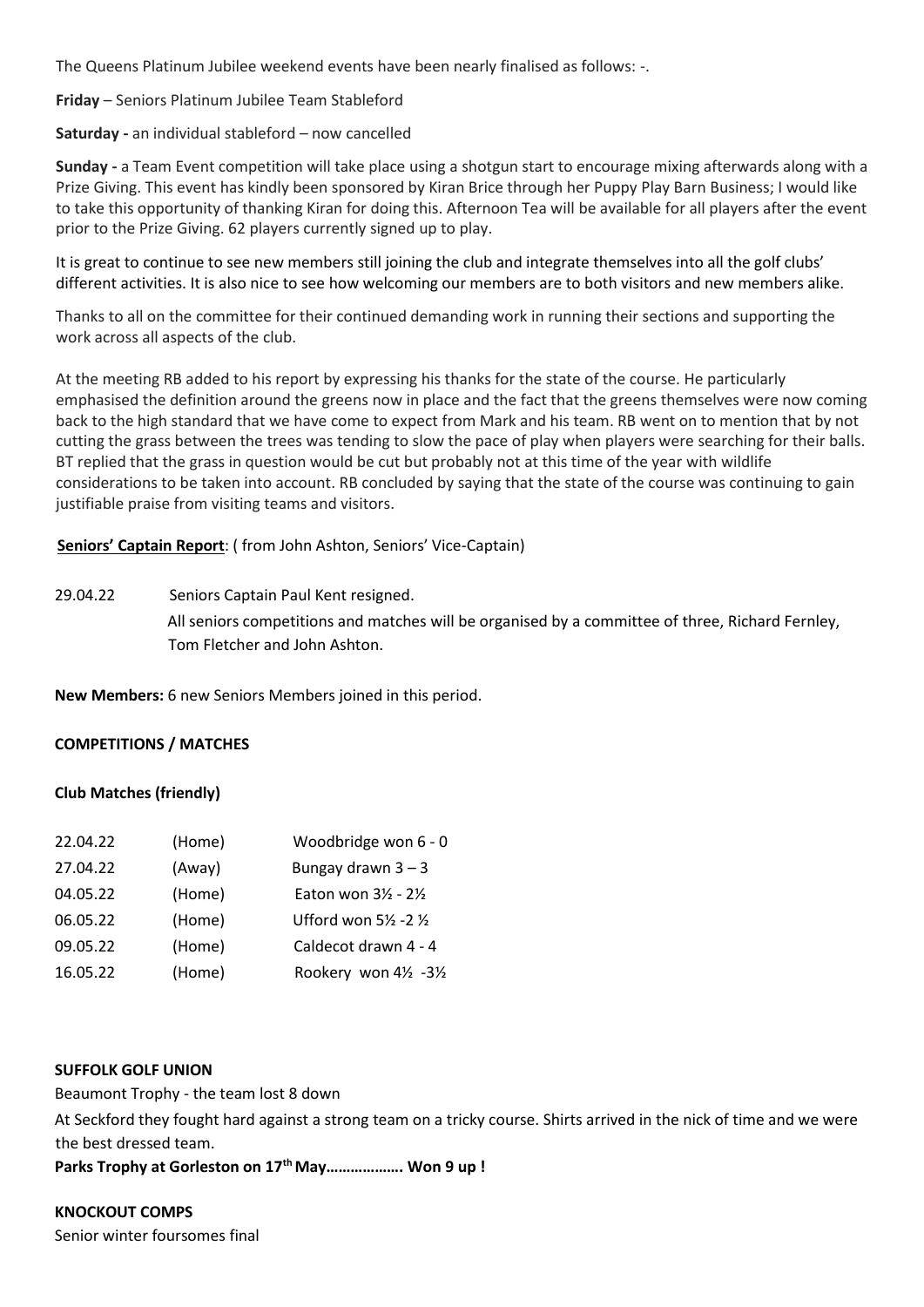John Ashton and Bob Moreton beat Richard Fernley and Robert Stevens 19th. It was a daylight robbery.

#### **QUALIFIERS**

 $25/04/22$  Medal - 1<sup>st</sup> John Meggison Net 69 2<sup>nd</sup> David King Net 69 3rd Stephen Ward Net 71 03/05/22 Medal -  $1<sup>st</sup>$  Curtis Liddell Net 66 2<sup>nd</sup> Derek Arnold Net 67 3 3rd Nick Amery Net 69 **SPRING TROPHY 13.05.22** 1st Alan Tween 40points 2nd Kevin Brice 39 points

3rd Paul Hyden 38 points

**The Golf Course** Is Currently in excellent condition. Mark and his team should be acknowledged for their efforts**. Catering I managed my first Seniors Match against Eaton on 4<sup>th</sup> May**  Ellie and her team were so helpful to me as always The welcome and service given to us and visiting teams is truly exceptional Food at all times has been of a very high standard.

### **Competition Secretary's Report:** Since the last meeting **the following competitions have been completed**.

Sunday 24th April **Gents Additional Betterball – 46 Entrants (Tolly match v St Clements) Winners Richard Doddington & Mark Henderson 46 Pts**  2<sup>nd</sup> Daniel Collett & John Tait 45 Pts 3rd Paddy Cole & Chris Calver 44 Pts

Sunday 1st May **QUEEN ELIZABETH CUP – 83 Entrants Winner Lee Adams 42 Pts OCB** 2<sup>nd</sup> Stephen Lord 42 Pts 3<sup>rd</sup> Chris Busby 41 Pts

Sunday 8th May **May Medal – 60 Entrants Winner Paddy Cole Net 62!!!!!** 2<sup>nd</sup> David Brown Net 66 3<sup>rd</sup> David King Net 67

Sunday 15th May **ANNIVERSARY CUP – 78 Entrants Winners Martin Graystone, Rowan Naismith-Robertson & Jack Payne 92 Pts!!!!** 2<sup>nd</sup> Sherwyn Godbold, Sean Harber & Trevor Ling 83 Pts 3<sup>rd</sup> Ed Bowles, Stephen Driver & Keith Pickering 82 Pts

- ➢ **Winter Singles 27 Players –** Winner Bradley Reynolds
- ➢ **Foursomes 46 Players** Winners Andrew Higgins & Sid Simpson

**Gary Slaymaker Player of the Year: -** This has recently been changed to only include the monthly medals and Stablefords (See request from Gary Slaymaker). Current Leader remaining 8 **Pts clear is Warren Tydeman** from Paul Sherwood and Danny Milne - This runs until October 31st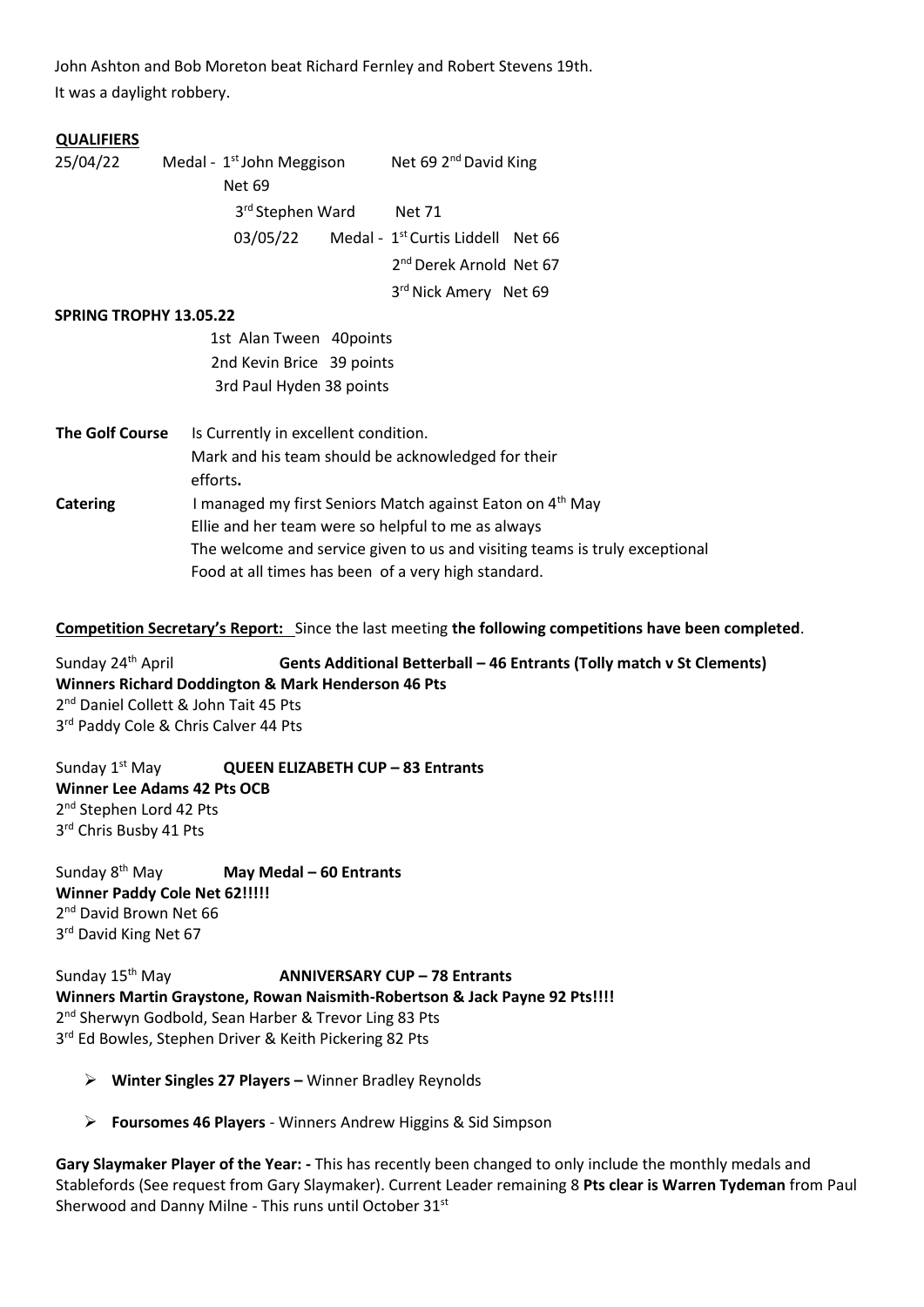### **Gents Summer Eclectic** – Current Leader David King Net 57

**Next Competitions** due as follows: -

- Sunday 22<sup>nd</sup> May No Competition due to Hambro match y Stowmarket
- Sunday 29<sup>th</sup> May Bates & Calver Founders Bowl
- Sunday June  $5<sup>th</sup>$  Puppy Barn Sponsored Jubilee Team Stableford SHOTGUN Start.
- Sunday June  $12<sup>th</sup>$  June Medal Road to Aldeburgh

I need to schedule the rest!!

At the meeting RB said that he had responded to a request from Gary Slaymaker that the Order of Merit Trophy, donated by Gary, should be for Monthly Medals and Stablefords only as the Trophy was originally set up. RB had only changed this following the covid close downs to include more competitions but agreed that it should now return to its original format.

Gary had also requested that the Anniversary Cup should be a mixed event and stated that this had been the case in the past. This was almost certainly true but BT would check this and the outcome would be decided accordingly.

### **Treasurer's Report:**

| <b>Balances at Bank:</b> |            |
|--------------------------|------------|
| <b>Current Account</b>   | £5.516.82  |
| Deposit Account          | £2,470.28. |

These sums include £1,630.00 raised for the Captains' charities on the Race Night.

Competition entry fees are now collected through IG and monies paid into the Club Accounts. Within the above figures are £2.586.50 from which of course prize monies have been (or are about to be paid).

Payments have also been made for:

| McDivot                   | £246.00    |
|---------------------------|------------|
| 100 Club                  | £ 30.00    |
| St Clement's lunches      | £ 82.50    |
| St Clement's refreshments | $f$ 20.52. |

At the meeting KPB said that the competition fees collected via IG were now proving easier to keep track of with Carol now reporting to him on a regular basis but the payment of prizes was a little more difficult to monitor.

The money has been paid for the divot recyclable pegs with contributions of £246 from the Gents and £123 from the Ladies and the Seniors. The Ladies and the Seniors were reminded that their contributions were now due.

Of the money collected at the last Race Night, £1230 went to the Men's Charity and £400 to the Ladies.

Similarly for the New Captains' Drive In, £210 to the Men's, £205 to the Seniors and £205 to the Ladies charities.

**Handicap Report**: RB has now kindly agreed to take overall charge of handicaps. The main thrust of this is now to check the best cards from General play and to deal with cards from new members as well as any ongoing queries. RB felt that some flexibility needed to be given to adjusting handicaps where very high scores were being posted by someone who was clearly playing a great deal better than their handicap rather than waiting for an official handicap review. The Committee felt this was entirely in order. RB also said that he would like someone to help with this additional role and hoped that Tom Feveyear, who had previously expressed an interest in the job, might be persuaded to assist.